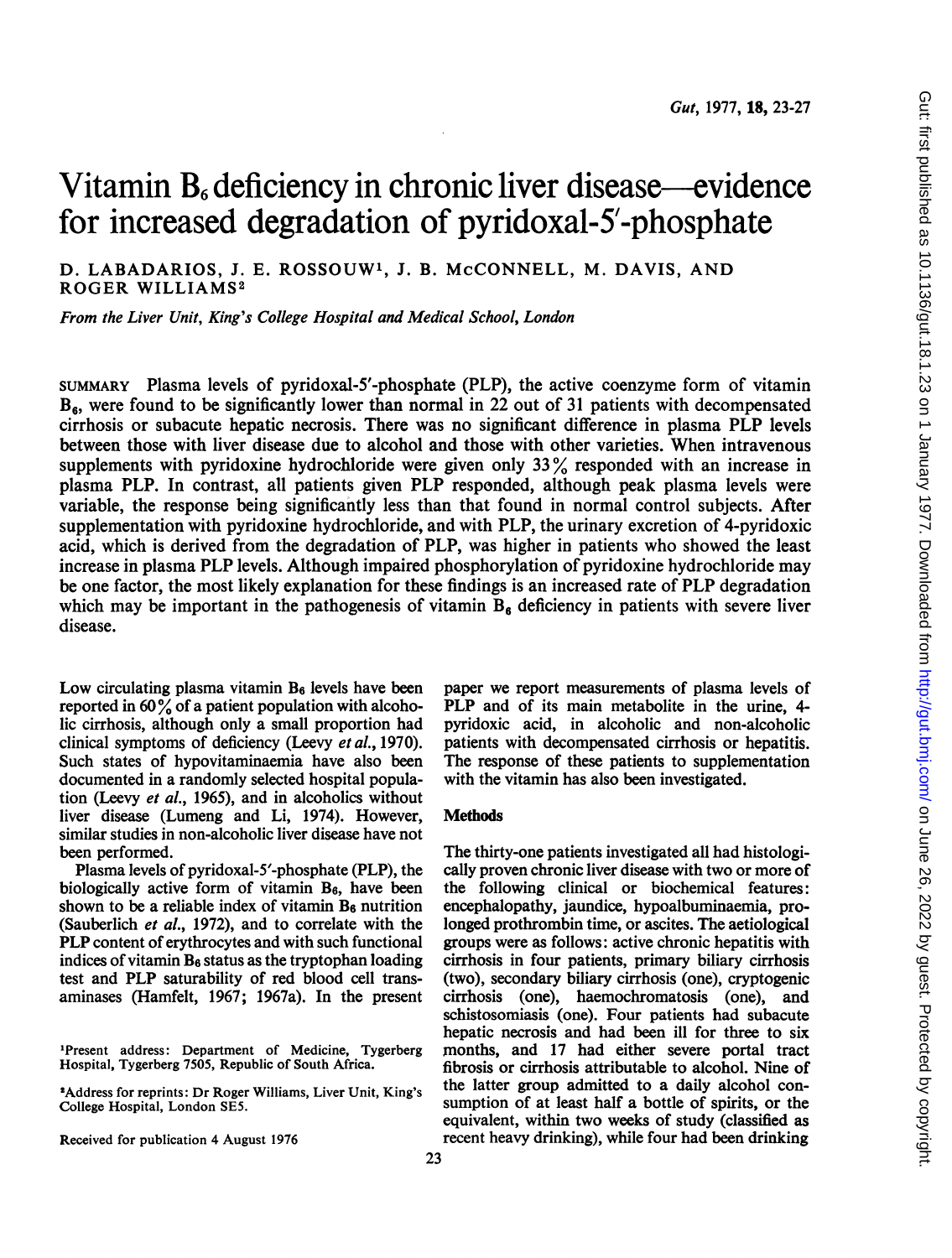one third to half a bottle (recent moderate drinking). The remaining four claimed complete abstinence from alcohol for periods ranging from six months to two years before the time of admission. Dietary intake had been erratic in the nine heavy drinkers, and had also been poor for at least one month in the four patients with subacute hepatic necrosis due to anorexia and general malaise. An additional four patients (three alcoholics, one active chronic hepatitis) had been maintained on protein-restricted diets (30 g or less daily) to control hepatic encephalopathy. No patient had received vitamin supplements within four weeks of study.

Blood samples were taken at the beginning of the study, and three and seven days later. Plasma was stored at  $-20^{\circ}$ C for determination of pyridoxal-5'phosphate by an enzymatic method based on the PLP dependent decarboxylation of 1-<sup>14</sup>C tyrosine (Chabner and Livingstone, 1970). Recovery experiments with PLP added to plasma from cirrhotic patients excluded the possibility of assay inhibition by any abnormal plasma factor present in liver disease.

Twenty-four hour urine collections were started each time blood was taken, and a filtered urine aliquot was stored at  $-20^{\circ}$ C for subsequent determination of 4-pyridoxic acid (Reddy et al., 1958).

A normal range for plasma PLP and urinary 4 pyridoxic acid was obtained from 17 healthy laboratory personnel.

Nine patients received intravenous vitamin supplements for one week comprising pyridoxine hydrochloride (McCarthy's, 50 mg bd), thiamine hydrochloride (Roche, 100 mg bd), and ascorbic acid (Roche, <sup>500</sup> mg bd). Thiamine and ascorbic acid were given, as they are included, together with pyridoxine hydrochloride, in most parenteral vitamin preparations. In another 11 patients, pyridoxal-<sup>5</sup>'-phosphate (Roche, 50 mg bd) was substituted for pyridoxine hydrochloride. In all these patients, plasma concentrations of PLP and urinary 4 pyridoxic acid excretion was estimated before administration of vitamins and on the third and seventh day of the course. In some patients, additional samples could be obtained up to seven days after the supplements had been discontinued. Plasma PLP levels were also estimated in four healthy volunteers before and 12 hours after a three day course of supplementation with pyridoxine hydrochloride.

In another seven patients with liver disease, and nine normal controls, plasma PLP concentrations were estimated before intravenous supplementation with PLP (50 mg bd) for three days, and subsequent determinations were made on the fourth, seventh, ninth, and 11th days.

## **Results**

Plasma levels of pyridoxal-5'-phosphate (PLP) were below the lower limit of the range found in the normal control subjects (mean  $\pm$  2 SD) in 22 of the 31 patients with liver disease, mean values for the liver disease and control groups of  $3.0 + 1$  SEM 0.4 and  $11.7 \pm 1.0$  ng/ml respectively (Fig. 1). There was no significant difference, however, between plasma PLP levels in the alcoholic patients and the remaining patients (3.5  $\pm$  0.6 ng/ml and 2.5  $\pm$  0.5 respectively), and levels did not correlate with the clinical state, aetiology or duration of illness, or dietary history. In the <sup>11</sup> patients in whom plasma PLP levels were estimated over a period of one week, values remained remarkably constant, the mean for the group being  $3.0 \pm 0.5$  ng/ml on day 0 and  $2.9 \pm 0.5$  on day 7.

The response to supplementation with pyridoxine hydrochloride in the nine patients studied was variable (Fig. 2) with only three showing an increase in plasma PLP. Even in these, values were significantly lower than those attained after similar supplementation in normal controls with values of  $29\cdot\overline{0}$  + 2.5 ng/ml and  $115.3 \pm 11.0$  respectively after three days ( $P < 0.001$ ). The change in plasma levels of PLP after pyridoxine hydrochloride administration could not be correlated with any clinical or biochemical parameters nor with recent alcohol intake. Thus, although all three patients who showed an increase in plasma levels of PLP had alcoholic liver disease, a further three alcoholics showed no significant changes, and in both groups two patients had a



Fig. <sup>1</sup> Plasma pyridoxal-S'-phosphate levels in normal controls and patients with decompensated liver disease.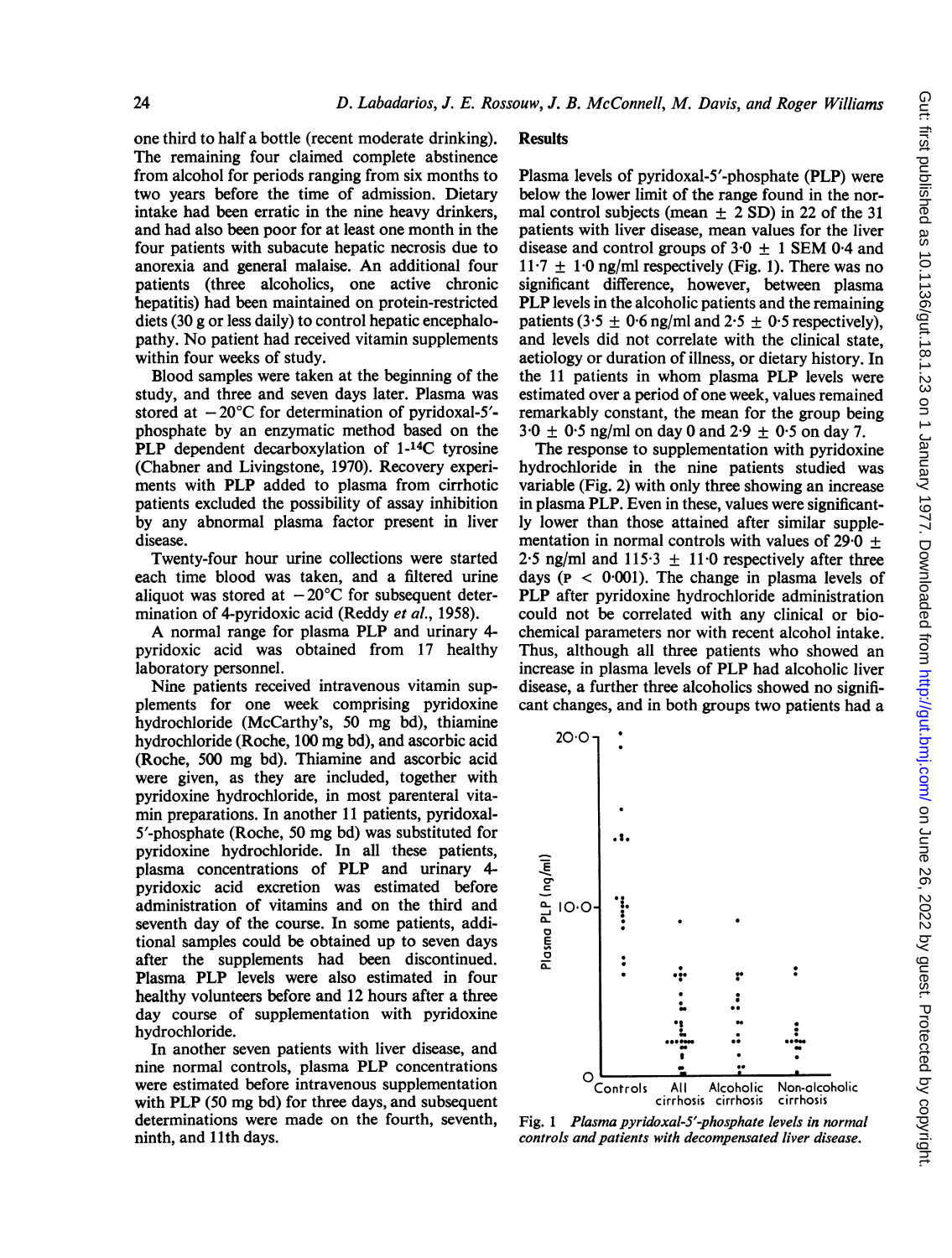

Fig. 2 Plasma pyridoxal-5'-phosphate levels in normal controls and patients with liver disease before and after the administration of pyridoxine hydrochloride.

history of heavy alcohol intake and one of the patients who showed an increase in plasma levels of PLP was drinking moderately heavily in the two weeks preceding the study.

In contrast, all patients supplemented with PLP  $250.0$ showed a significant increase in plasma levels of PLP (Fig. 3) with mean levels of  $44.0 \pm 13.5$  ng/ml on day 3 of supplementation, and  $44.9 + 10.3$  on day 7, compared with baseline values of  $3.7 + 0.8$  200.0 ng/ml ( $p < 0.02$  and 0.005 respectively using paired t test). However, the extent of the increase in<br>
individual patients was again variable and, as with<br>
pyridoxine hydrochloride, the rise in blood levels<br>
could not be correlated with clinical or biochemical individual patients was again variable and, as with pyridoxine hydrochloride, the rise in blood levels r test). However, the extent of the increase in<br>
individual patients was again variable and, as with<br>
pyridoxine hydrochloride, the rise in blood levels<br>
could not be correlated with clinical or biochemical<br>
plasma PLP le findings or recent alcohol intake. Furthermore, the plasma PLP levels attained in the patients after  $\frac{5}{6}$   $\infty$  o supplementation with PLP were significantly lower than in normal controls (Fig. 4).

Values for urinary 4-pyridoxic acid excretion were<br>nilar in patients with liver disease and pormal  $50^{\circ}$ similar in patients with liver disease and normal controls (2.30  $\pm$  0.45  $\mu$ mol/24 h and 3.30  $\pm$  0.80 respectively), and there was also no significant difference between those with alcoholic (2.70  $\pm$  0.75) and non-alcoholic disease (1.90  $\pm$  0.50). In 11 Doy O Doy 4 Doy 7 Doy 9 Doy II patients investigated over a period of seven days, urinary 4-pyridoxic acid excretion did not change urinary 4-pyridoxic acid excretion did not change Fig. 4 The effect of intravenous pyridoxal-5'-phosphate<br>significantly  $(2 \cdot 7 + 0 \cdot 7 \mu \text{mol})/24$  h on day 1, and on mean concentrations of pyridoxal-5'-phosphate in significantly (2.7  $\pm$  0.7  $\mu$ mol/24 h on day 1, and on mean concentrations of pyridoxal-S'-phosphate in<br>3.7  $\pm$  1.0 on day 7).



 $O$  **Fig. 3** The effect of intravenous pyridoxal-5'-phosphate<br>Day O Day 3 Day 7 Day 14 on plasma PLP levels in patients with liver disease.



normal controls and patients with liver disease.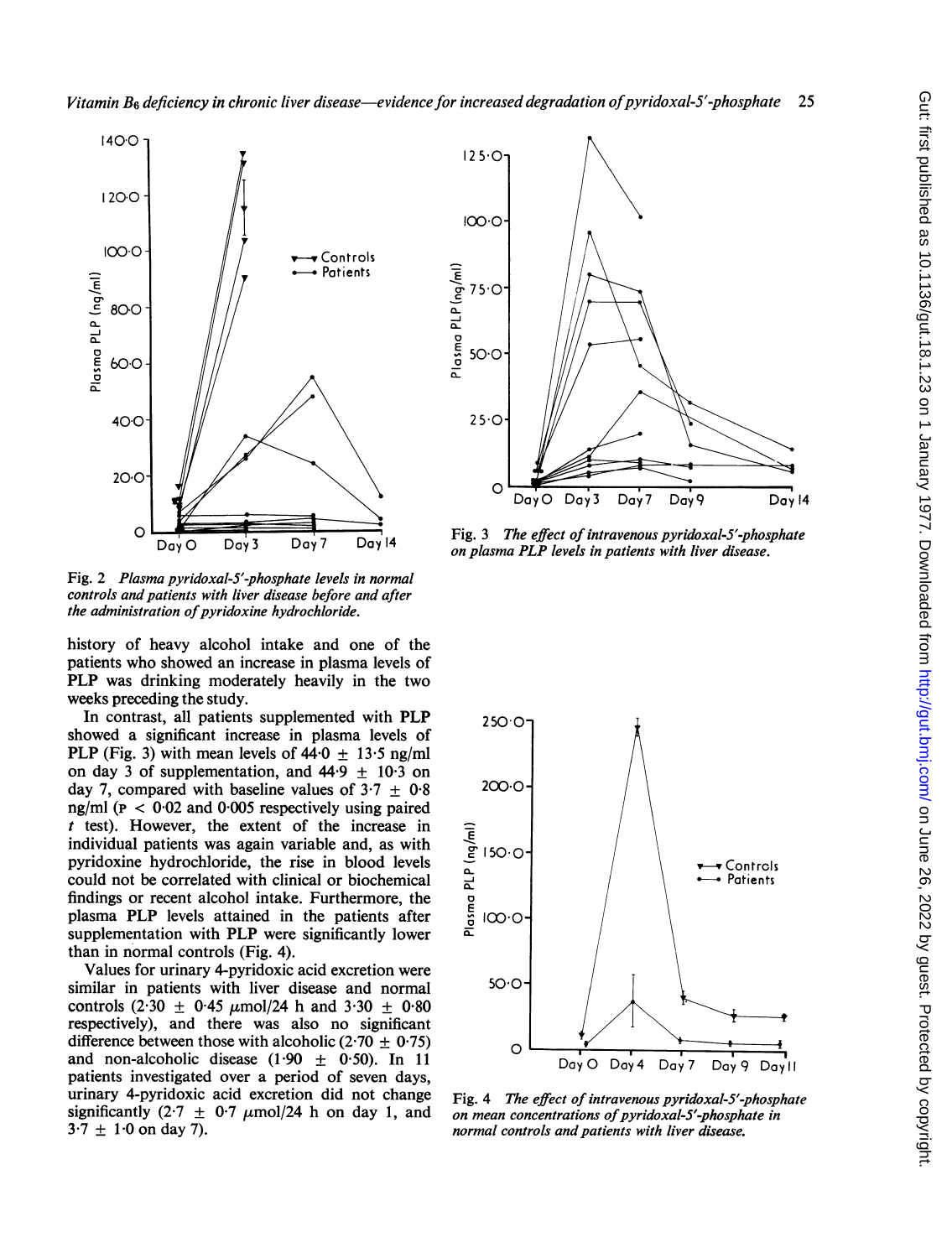|                                                                             | Urinary 4-pyridoxic acid $(\mu$ mol/24 hours)   |                            |                                                 |
|-----------------------------------------------------------------------------|-------------------------------------------------|----------------------------|-------------------------------------------------|
|                                                                             | Pyridoxine hydrochloride $(n = 7)$              |                            | Pyridoxal-5'-phosphate $(n = 1)$                |
| Pre-supplementation<br>Day 3 of supplementation<br>Day 7 of supplementation | $1.3 + 0.5$<br>$107.7 + 27.6$<br>$129.3 + 47.3$ | NS<br>P < 0.05<br>P < 0.05 | $3.1 + 0.8$<br>$270.3 + 79.0$<br>$255.8 + 56.7$ |

Table Urinary 4-pyridoxic acid in patients with liver disease after supplementation with pyridoxine hydrochloride or pyridoxal-5'-phosphate

After vitamin supplementation, urinary 4-pyridoxic acid excretion increased in all patients, but significantly higher values were found after PLP than pyridoxine hydrochloride (Table). Although there was no statistical correlation between plasma levels of PLP and urinary 4-pyridoxic acid excretion, the six patients who showed no increase in plasma levels of PLP after pyridoxine hydrochloride excreted considerably more 4-pyridoxic acid than those whose PLP levels were increased  $(130.2 + 35.2)$  $\mu$ mol/24 h and 62.6  $\pm$  37.7  $\mu$ mol/24 h respectively), although these differences just failed to reach statistical significance. Similarly, 4-pyridoxic acid excretion was higher in the four patients who showed the least increase in plasma levels of PLP after PLP supplementation (413.9  $\pm$  210.4  $\mu$ mol/24 h and  $188.2 + 24.8$  respectively).

### **Discussion**

The high incidence of subnormal plasma levels of PLP in patients with severe liver disease, regardless of the aetiology, is clearly shown by the present findings. Many factors could contribute to this, including poor dietary intake and impaired absorption of the vitamin from the gastrointestinal tract. However, the greatly impaired response to intravenous supplements with vitamin  $B_6$ , particularly when given as pyridoxine hydrochloride, which is the form commonly present in the diet, suggests that abnormal handling of the vitamin may be an important cause of deficiency.

Previous workers have shown that phosphorylation of pyridoxine appears to be impaired in alcoholic patients (Hines et al., 1970), the defect being more pronounced when alcohol was consumed during the period of investigation. In keeping with these findings, the same group (Hines 1969), have also reported decreased levels of erythrocyte pyridoxal kinase in chronic alcohol abuse, although other workers were unable to confirm this in a more recent study (Lumeng and Li, 1974). Furthermore, the present results would suggest that it is liver disease, rather than a direct effect of alcohol, which plays a role in the abnormal handling of vitamin  $B_6$ , as impaired response to supplementation was found whether or not the patients had a history of recent heavy drinking. This is in keeping with experimental evidence that the liver plays a central role in the metabolism of vitamin  $B_6$  (Colombini and McCoy, 1970). Furthermore, in fulminant hepatic failure, where alcohol was not a factor, impaired utilisation of pyridoxine has also been found (Rossouw et al., 1976).

The total daily dose of pyridoxine hydrochloride administered to patients in the present study (100 mg) was greatly in excess of estimated pool sizes of 22-27 mg (Tillotson *et al.*, 1967), and also the normal daily requirements for vitamin  $B_6$  of 1-2 mg/day (Department of Health and Social Security, 1969). Thus, it is unlikely that the lack of a rise of plasma PLP was due either to an increased metabolic requirement for the vitamin, or to greatly increased uptake into depleted tissue stores. One possible explanation is that the phosphorylation of pyridoxine to PLP was impaired. But there must be another abnormality in addition to explain the smaller increase in plasma levels of PLP observed in the patients as compared with normal volunteers to supplementation with PLP itself. The most likely explanation is that elimination of PLP is markedly increased, possibly as a result of enhanced degradation. Experimental studies have shown that 4 pyridoxic acid is formed primarily from degradation of PLP (Contractor and Shane, 1970). Our results support this by showing significantly higher values for urinary 4-pyridoxic acid excretion after administration of PLP than pyridoxine hydrochloride. The higher quantities excreted by patients who showed no increase in plasma levels of PLP after pyridoxine hydrochloride, and patients who showed the least increase after PLP, would also be consistent with an increased rate of PLP degradation.

The subnormal plasma levels of PLP present in these patients may have important consequences, for pyridoxal-5'-phosphate is an important cofactor in many metabolic processes, including the synthesis of nucleic acids (Tratakellis et al., 1964). A deficiency of vitamin  $B_6$  has been shown to result in impaired hepatic incorporation of tritiated thymidine in vitro (Leevy et al., 1965) and, because of this, hepatic regeneration may be adversely affected. Furthermore, PLP plays an important role in the metabolism of amino acids (Sauberlich, 1968), whose disordered